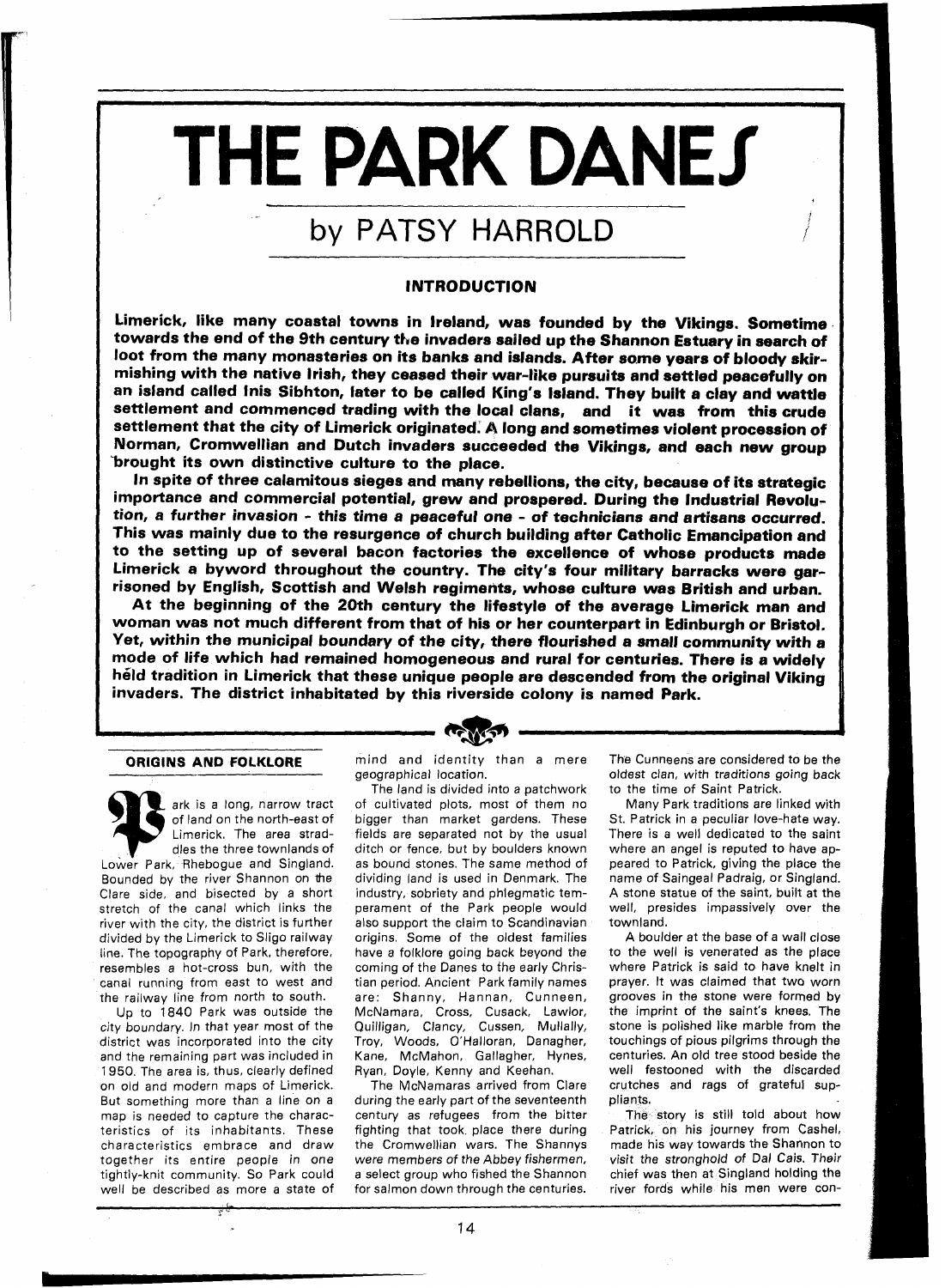quering Thomond. Accordig to the **Life**  of the saint, "Cairtheann, son of Blod, believed in the Lord and Patrick baptised him at Saingeal". The saint is also reputed to have converted the chief of the Cunneens and to have baptised him at the well.

St. Patrick's cemetery marks the site of the ancient church that was buit on the slope above the well. An iron bell from this church was saved after the demolition of the building and, after being kept for a time in the house of a Parkman, has survived in Limerick to the present time. The stump of a round tower was visible in the grounds of the churchyard up to the end of the eighteenth century.

A carved fifteenth century stone from the old church is set into a wall adjoining a house owned by the Lawlor family. Another fragment of a stone laid flat on the ground, bears a raised double-armed cross. These stones were regarded more as good luck objects than religious objects.

The 17th of March is celebrated as a major feastday and, up to recent times, an elaborate ritual of prayers and rounds was enacted at the we II in the nine days preceding the holiday. The feast was also regarded as a "day out" for the Parkmen after the long winter. In the days when licensing laws were less liberal than they are today throats dry from praying were refreshed at Norrie Troy's shebeen on the Lower Park Road.

At the request of Reverend Michael Malone, the Fair Green Trustees enclosed the area around the well in 1853; fifty years later the present shrine was erected. In early Irish sources the hillocks near the well are called Cnocain Saingil. After the district fell forfeit under Cromwell, Petty's Civil Survey of 1654 states that the present Fair Green was known as the "Green Land of Fahanaghnockane" (Faithche na gCnocan).

But despite the fact that Patrick's feastday rivals that of Christmas in importance, his sojourn in the district appears to have been far from happy. His ass is Said to have been relieved of its silver shoes by a Parkman. Another local man, when asked for a sop of hay for the hungry animal, flatly refused the

saint saying, "Sure, we are only draggin'. St. Patrick is then supposed to have laid his.famous curse. "That ye may be always draggin', on the Park people. But the historical accuracy of this persistent piece of folklore is more than a little diminished by the fact that asses were not introduced into lrelgnd until late in the seventeenth century.

St. Martin was also venerated in Park as the patron saint of mills. A prophesy that a mill in the district would mill blood is supposed to have been fulfilled when a mill at Singland was used to convert blood from the Limerick bacon factories into fertiliser. Ever since this mill has been known as the "Bloodmill". St. Martin was regarded as being mischievous and cantankerous. It may have been in an attempt to placate the saint that the name Martin was given to many children in Park in the last century. St. Martin's Day occurs on October 30th and was marked by the practice of some superstitious beliefs. On the eve of the day a cock was killed in each home and the blood sprinkled at the four corners of the house and on the



Kevin Hannan's drawing, based on a contempory sketch, of St. Patrick's Church, Singland.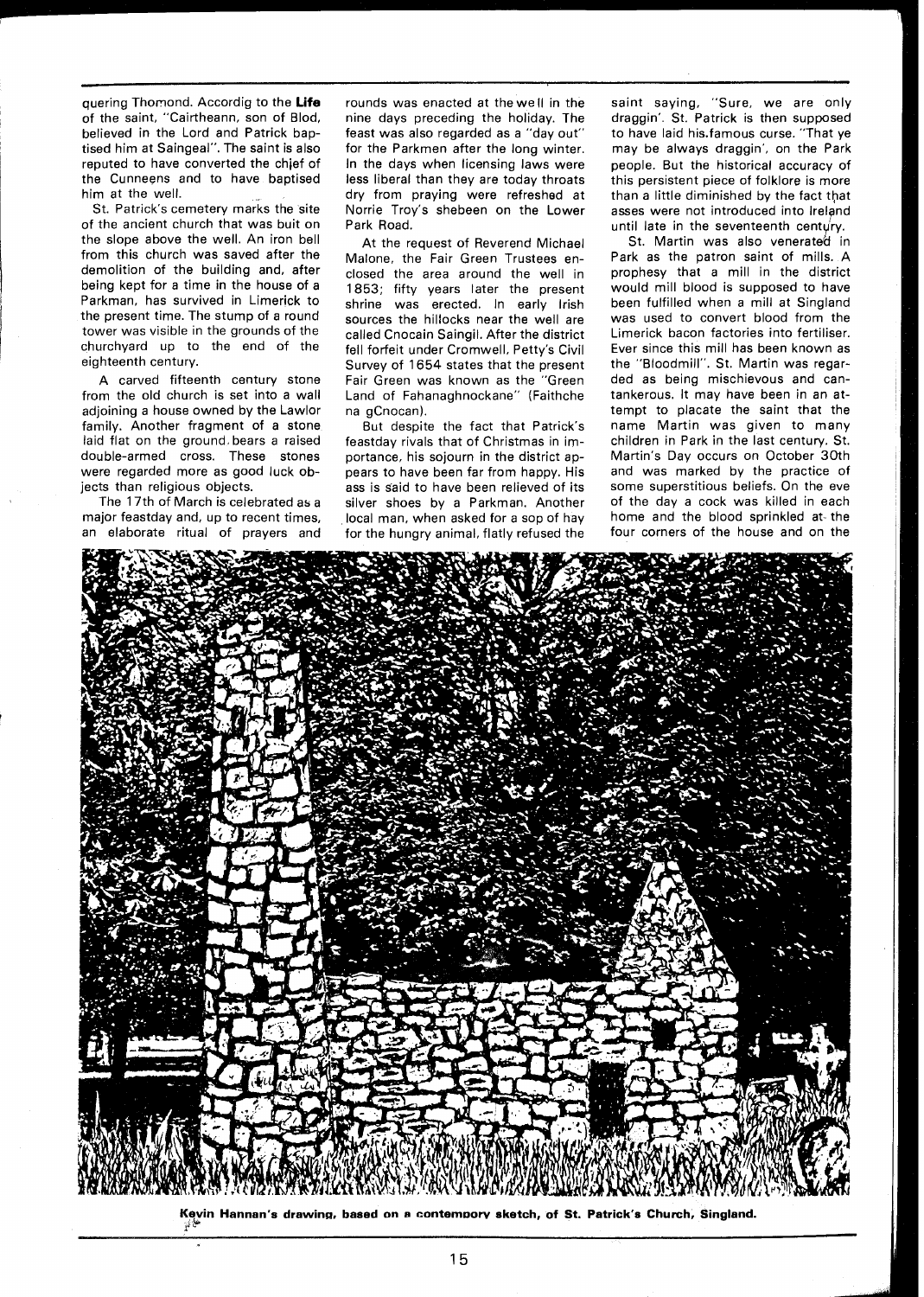two doorsteps. The surplus blood was kept in a jar to be used as a cure or talisman.

St. John the Baptist's Day was celebrated on June 24th and, on the night before the feastday, another Park custom ,was enacted. At midnight a member of each family would walk up and down the family's plot carrying a lighted torch. The torch was made from a sod of turf, steeped in paraffin, placed inside a sop of hay and on top of a broom handle. The practise of warding off evil spirits for the coming year was carried out up to about fifty years ago.

Hansel Monday" was also celebrated on the first Monday of the New Year. On that morning a young boy in each house would be wished a happy New Year and given a half crown hansel by his mother. The woman would then usher her son out through the back door of the house. After closing this door, the mother would open the front one and welcome the

rl

boy back into the kitchen. The son's wealth was short-lived, however, as the woman would quickly retrieve the hansel. Half-crowns were never too plentiful in Park.

The month of November was also a time when other customs were practised. Every night before the family went to bed two boiled potatoes and a glass of water would be left behind on the kitchen table to provide nocturnal sustenance for the "poor souls". A fire was kept burning through the night to provide heat for the same airy spirits.

Though a strong thread of superstition runs through the fabric of their religious orthodoxy, the people are noted for their piety and devotion to the Roman Catholic Church. A secluded road which connects Park with Corbally is known as Rosary Road. It was at this spot that the people gathered to pray during the Penal Days. Anybody walking through the district when the day's work was over would

hear the murmur of prayers coming from the open doors as each family knelt to recite the rosary. The Parkmen were all staunch members of the Redemptorist Arch-Confraternity of the Holy Family, with their own special "sections", of which the Three Wise Kings, St. Benignus and St. Carthage were the best known. The men diligently attended their weekly meeting, travelling the three-mile journey to "The Fathers" by pony and cart, trap, float, side-car and on foot in all kinds of weather.

In the mid-nineteenth century many families were evicted, and one eyewitness of the last of these evictions, Tim Keehan. died in 197 1. Many more people were forced to emigrate and this they did literally from their own doorsteps, walking the few steps from their houses to the canal boat. James Pope Hennessy, in his biography of Anthony Trollope, gives this poignant description of the plight of the poor



**The broken atone beering the double-armed cross.**